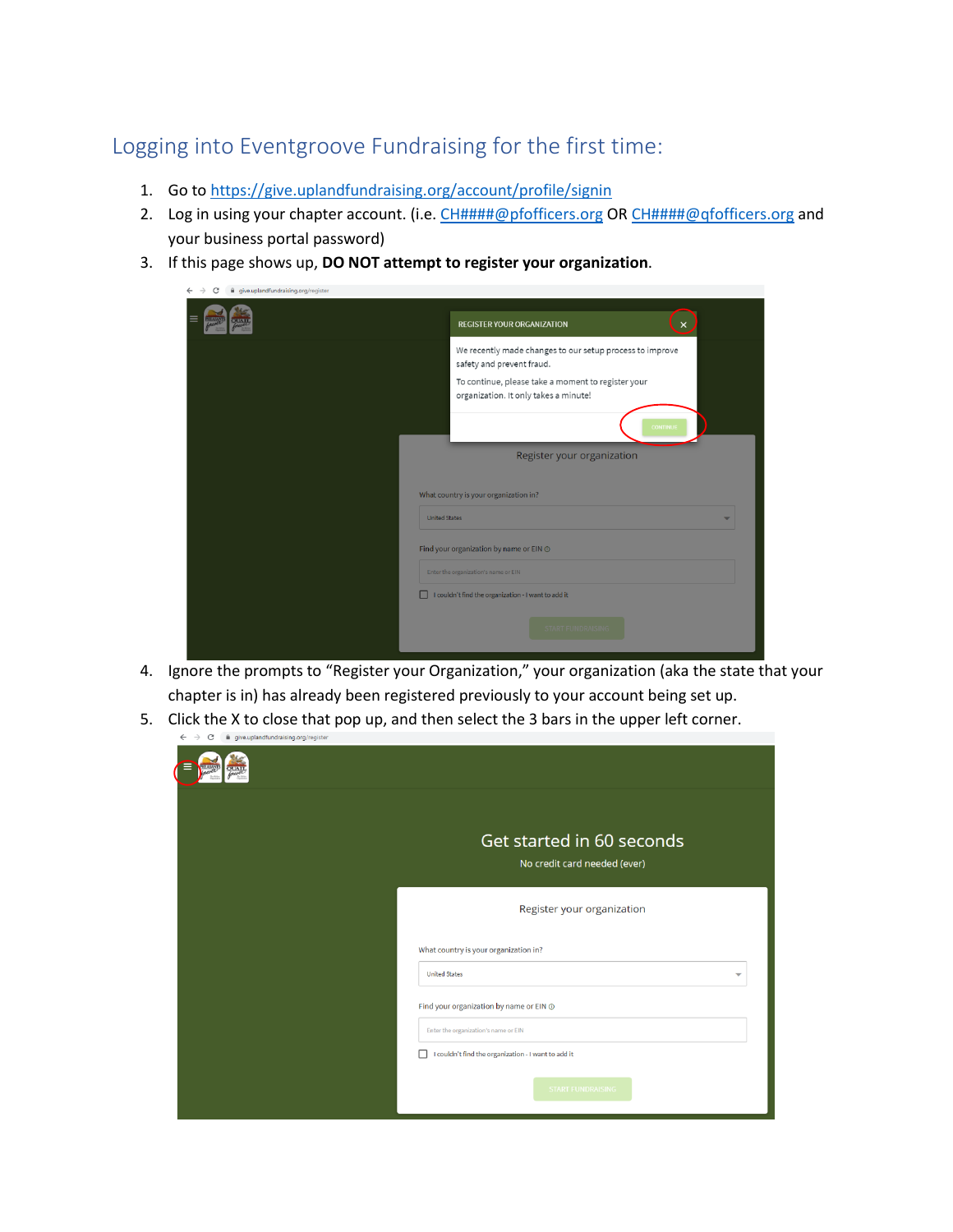- 6. This will open your menu.
- 7. Select "My Campaigns"

| give.uplandfundraising.org/register<br>C |                                                           |  |  |  |  |
|------------------------------------------|-----------------------------------------------------------|--|--|--|--|
|                                          |                                                           |  |  |  |  |
| <b>CAMPAIGNS</b><br><b>My Campaigns</b>  | Get started in 60 seconds<br>No credit card needed (ever) |  |  |  |  |
|                                          | Register your organization                                |  |  |  |  |
|                                          | What country is your organization in?                     |  |  |  |  |
|                                          | <b>United States</b><br>$\overline{\phantom{a}}$          |  |  |  |  |
|                                          | Find your organization by name or EIN @                   |  |  |  |  |
|                                          | Enter the organization's name or EIN                      |  |  |  |  |
|                                          | I couldn't find the organization - I want to add it<br>□  |  |  |  |  |
|                                          | <b>START FUNDRAISING</b>                                  |  |  |  |  |

8. This will take you to your "home" page, where you can edit and manage the campaign that your regional rep has started for your chapter.

| $\leftarrow$ $\rightarrow$<br>C<br>give.uplandfundraising.org/Campaigns |                                                                                |              |                        |                  |                         |  |  |
|-------------------------------------------------------------------------|--------------------------------------------------------------------------------|--------------|------------------------|------------------|-------------------------|--|--|
| PHEASA                                                                  |                                                                                |              |                        |                  |                         |  |  |
| <b>CAMPAIGNS</b><br>My Campaigns                                        |                                                                                |              |                        |                  | <b>CAMPAIGNS</b>        |  |  |
|                                                                         | <b>SEARCH BY TITLE</b>                                                         | Q            | $VIEW: \equiv \square$ | FILTER: $\equiv$ | SORT BY: Date Created V |  |  |
|                                                                         | <b>AUCTION</b><br><b>Du Page County Online Auction</b><br>AMOUNT RAISED<br>\$0 | <b>DRAFT</b> |                        |                  |                         |  |  |
|                                                                         | Show archived campaigns<br><b>EXPORT</b><br>$\mathbf{L}$                       |              |                        |                  |                         |  |  |